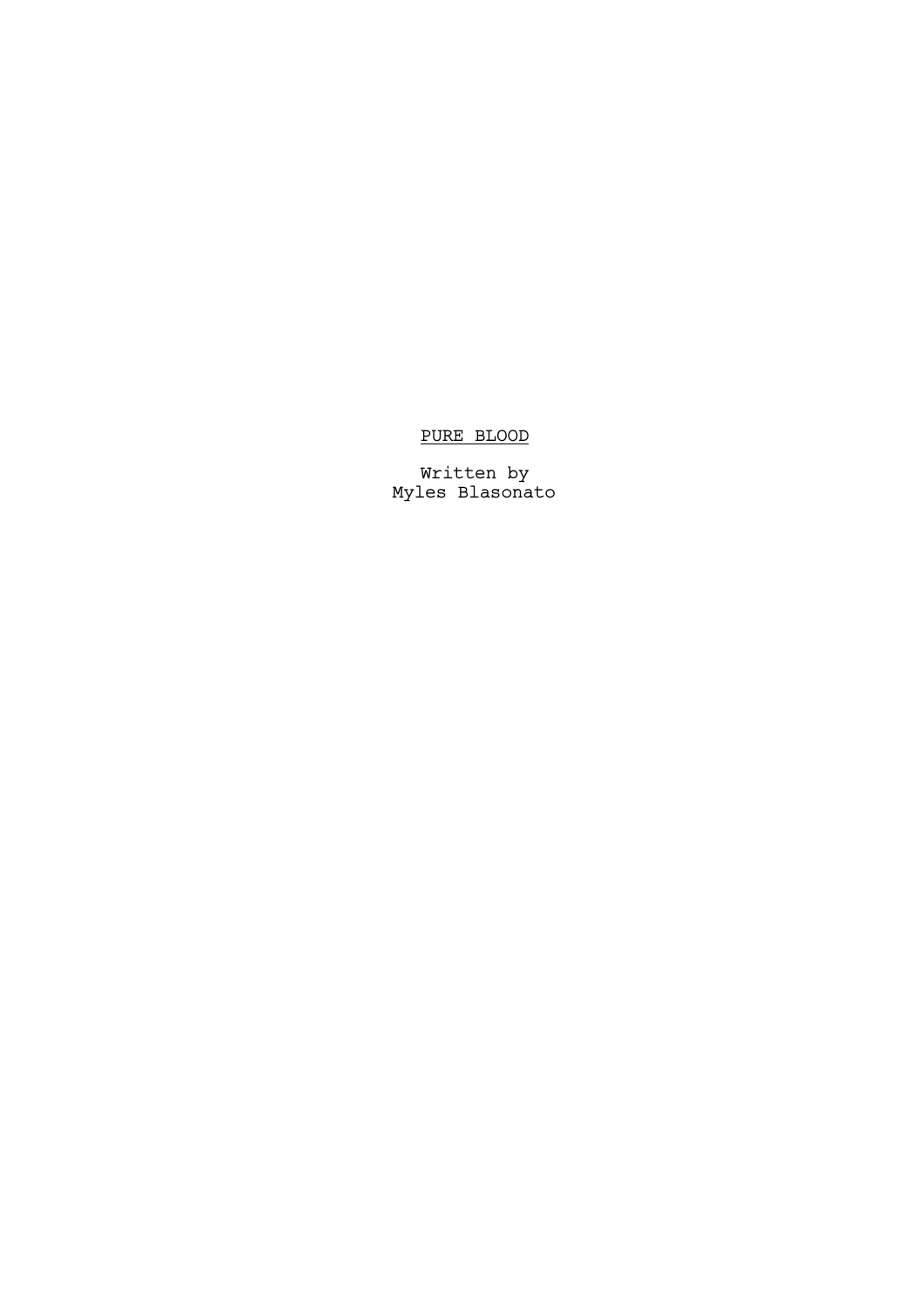INT. NEW YORK STREETS - NIGHT SERIES OF SHOTS:

A) A cold and windy evening.

B) A woman carrying groceries walks along the footpath.

C) A man watches her.

D) The woman walks past storefronts.

E) The man slowly follows her.

INT. ALLEYWAY - SAME

The woman walks into an alleyway.

A hand grabs her purse.

The woman SCREAMS.

The man SLAPS her.

She viciously holds onto her purse.

MAN Let it go, you bitch!

The man raises his hand...

The woman CHANTS...

MAN (CONT'D) What the hell?

The woman SCREAMS!

Light beams EXPLODE from her body.

The man is sent FLYING.

Pedestrians YELL in fear.

Police SIRENS.

Policemen surround the woman.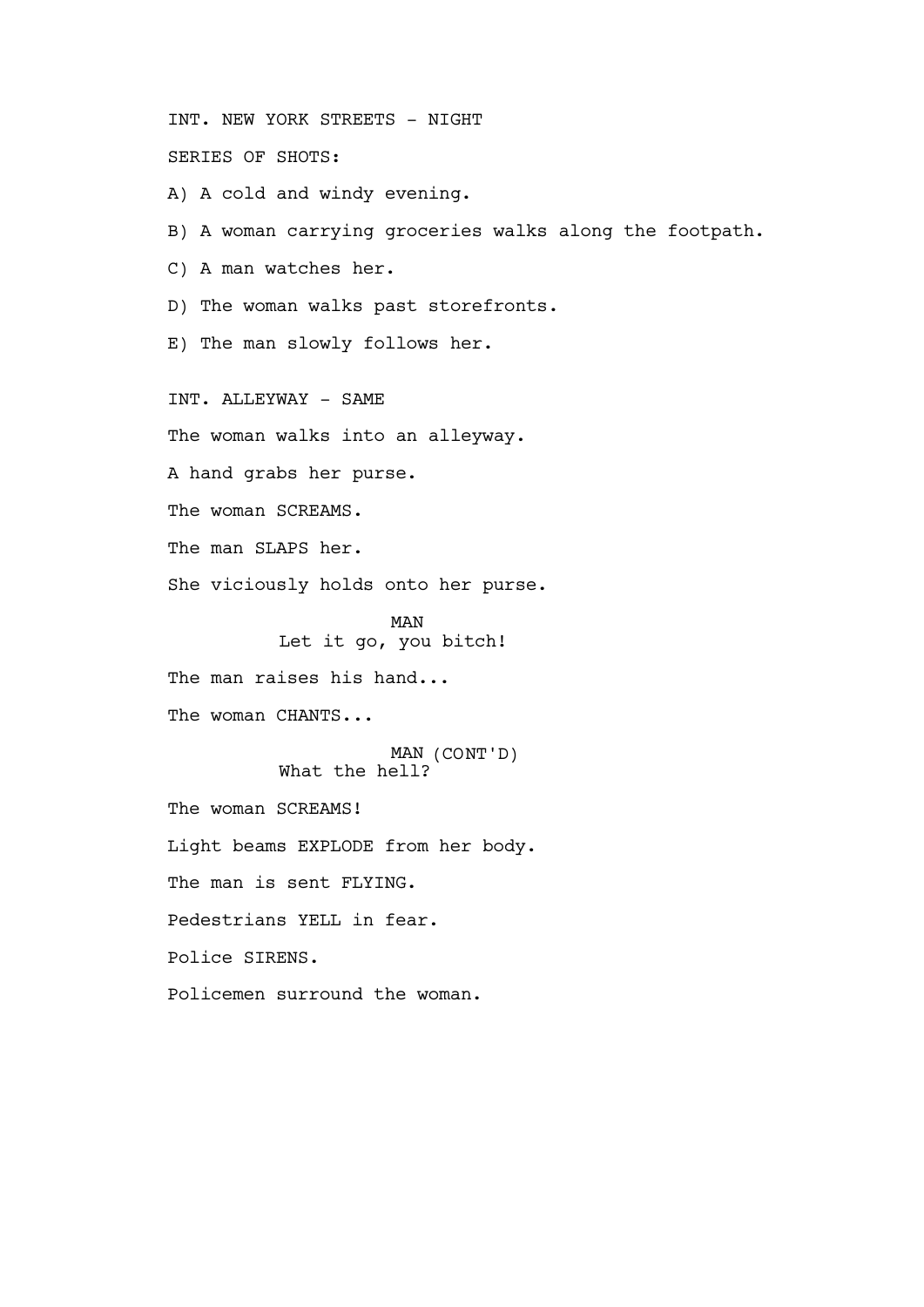INT. LIVING ROOM - SAME

ON TV:

## REPORTER

28 Year Old, Rebecca Sparx, was arrested today for Public Use of Magic causing third degree injuries to a young Caucasian male. That's three Casters in two weeks. (beat) If you think you know a Caster or have any information regarding Casters, please call Stop Crimes on 1300 STOP CRIMES. 1300 STOP CRIMES. (beat) After the break--

RICHARD SPELLING, 55, is sitting on the couch watching TV.

The front door OPENS.

REECE SPELLING, 15, enters.

Makes his way toward his dad, Richard.

RICH Hey son. How was your day? (beat) Dinner's ready. You're mum's in the kitchen.

REECE Sweet, I'm starving! (beat) Did you hear another Caster was arrested, today?

WOMAN (O.S.) Sweetheart!

INT. KITCHEN - SAME

RONDA SPELLING, 50 and Reece's mother, is boiling pasta.

Reece enters:

RONDA How was school?

REECE Boring. Another Caster was charged today?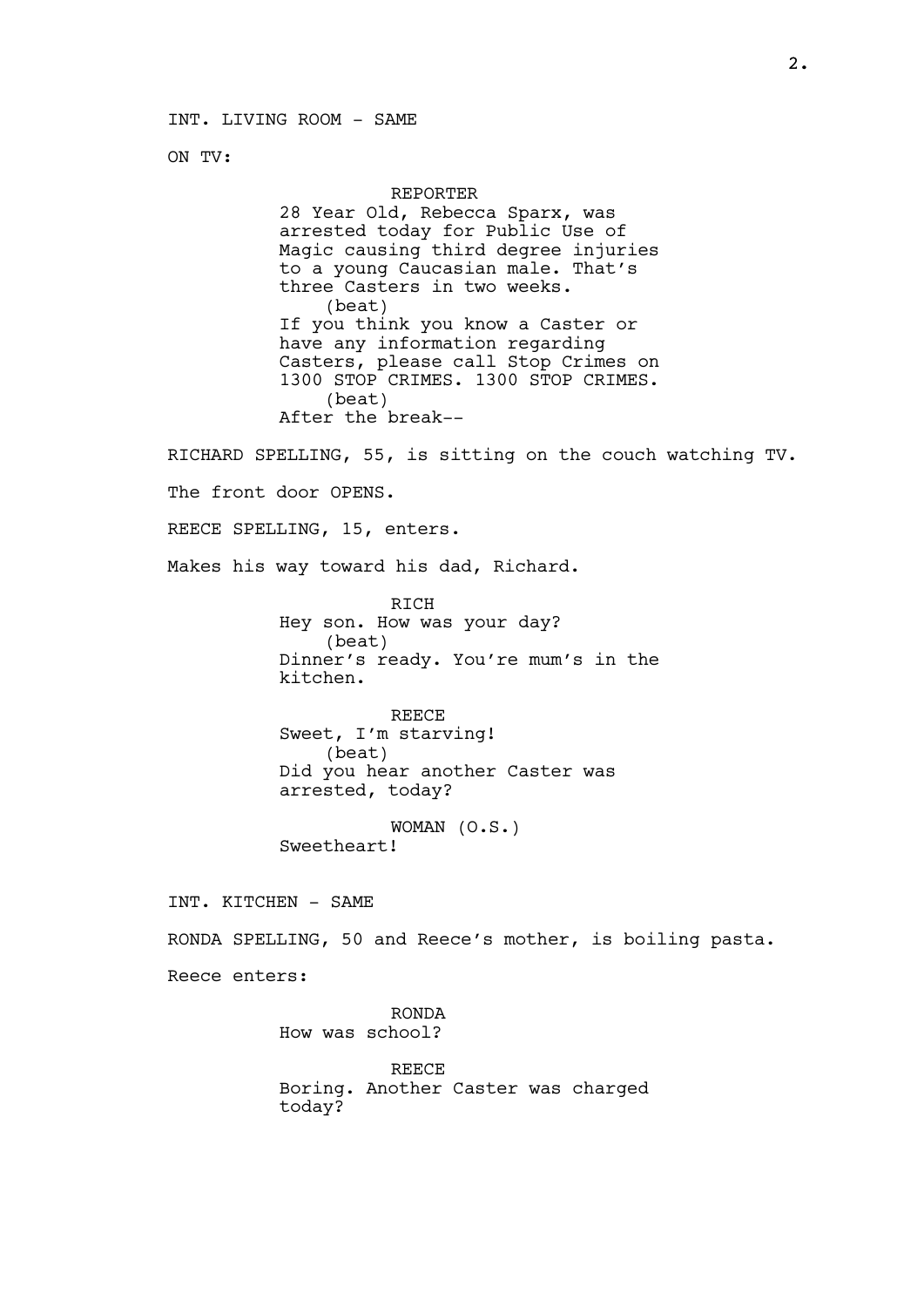Reece grabs a drink out of the fridge.

RONDA I heard. Rebecca was a good girl, too. Even loaned me some money one time.

RICH (O.S.) What money?!

Reece takes a seat on a stool at the bench.

RONDA (shouts at Rich) Honey! Love you honey!

Ronda smiles at Reece.

Reece chuckles then puts his bag on the floor.

REECE How do you know if you're a Caster mum?

RONDA Reece, I told you before...

REECE I'm not a Caster. And I don't want to be. RONDA (CONT'D) You're not a Caster. And you don't want to be.

> REECE (CONT'D) Yeah, yeah - I know.

RONDA Now, go wash up. Dinner's almost ready.

REECE Dad! You said Dinner was ready!

RICH (O.S.)

INT. CHAPEL - NIGHT (DREAM SEQUENCE)

Robed men are kneeling and praying.

They surround a coffin.

CHANTING.

The coffin begins to SHAKE.

Psyche!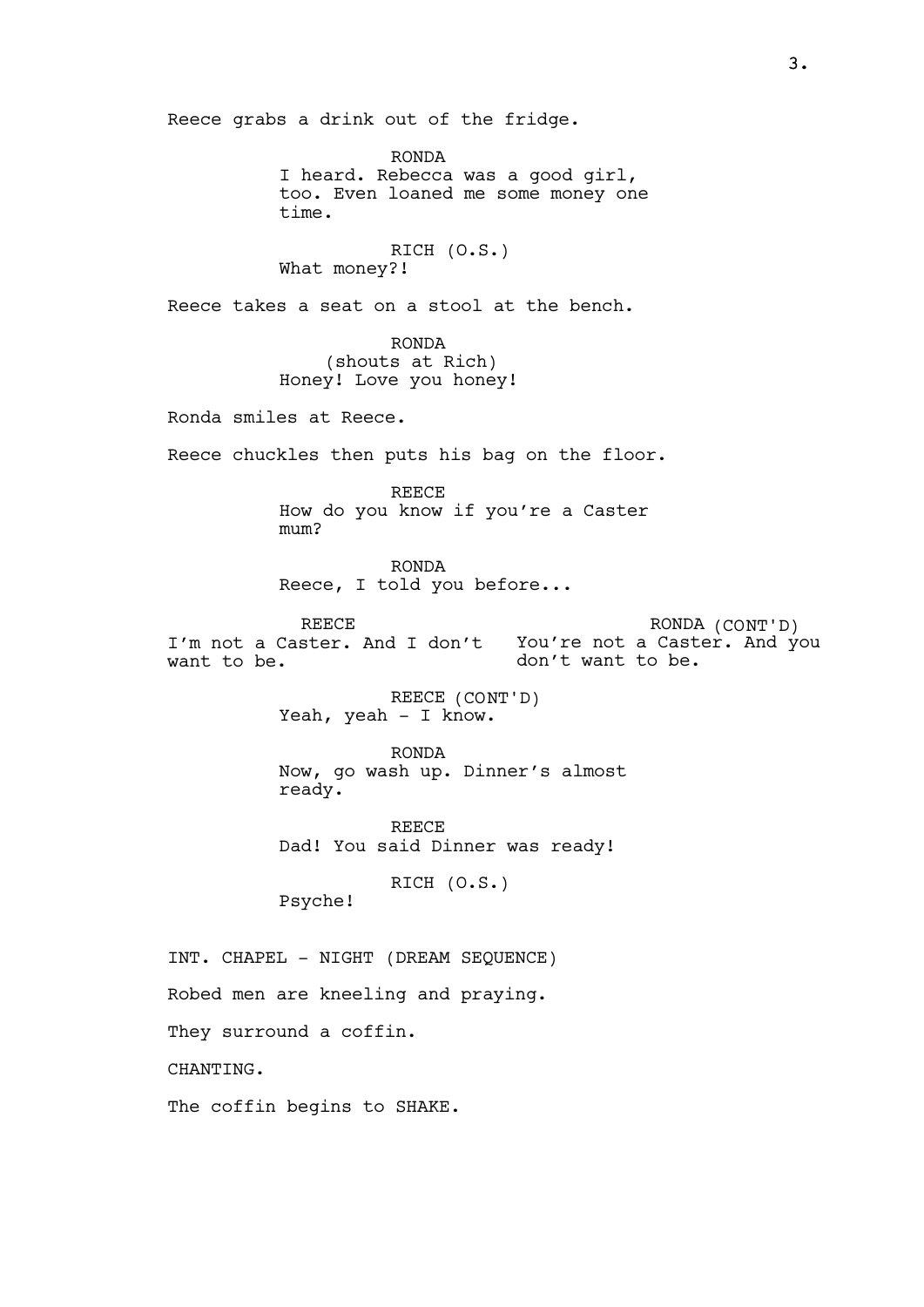CHANTING.

SHAAAAAAKE!

The coffin EXPLODES.

(MORE) A zombie-looking dark sorcerer emerges from the coffin. His cheek bones can be seen as flesh hangs down his face. INT. BEDROOM - EARLY MORNING Reece WAKES up sweating. He reaches for a glass of water on his bedside table without looking. He can't feel it. He looks. Reece SHOCKINGLY realizes he is floating above his bed. Unfocused, he DROPS onto his bed. The Alarm goes off. The sun rises. Reece slowly raises his hand and slaps his Alarm. REECE What a crazy dream. RONDA (O.S.) Hurry up! You're gonna be late! REECE Oh crap-- INT. SCHOOL BUS - MOVING - DAY KARA, 15, is wearing a short skirt and tight blouse. Her best friend, SUZIE, 15, is wearing the same thing: SUZIE Another one, Kara! KARA (low volume) Suzie! Keep it down.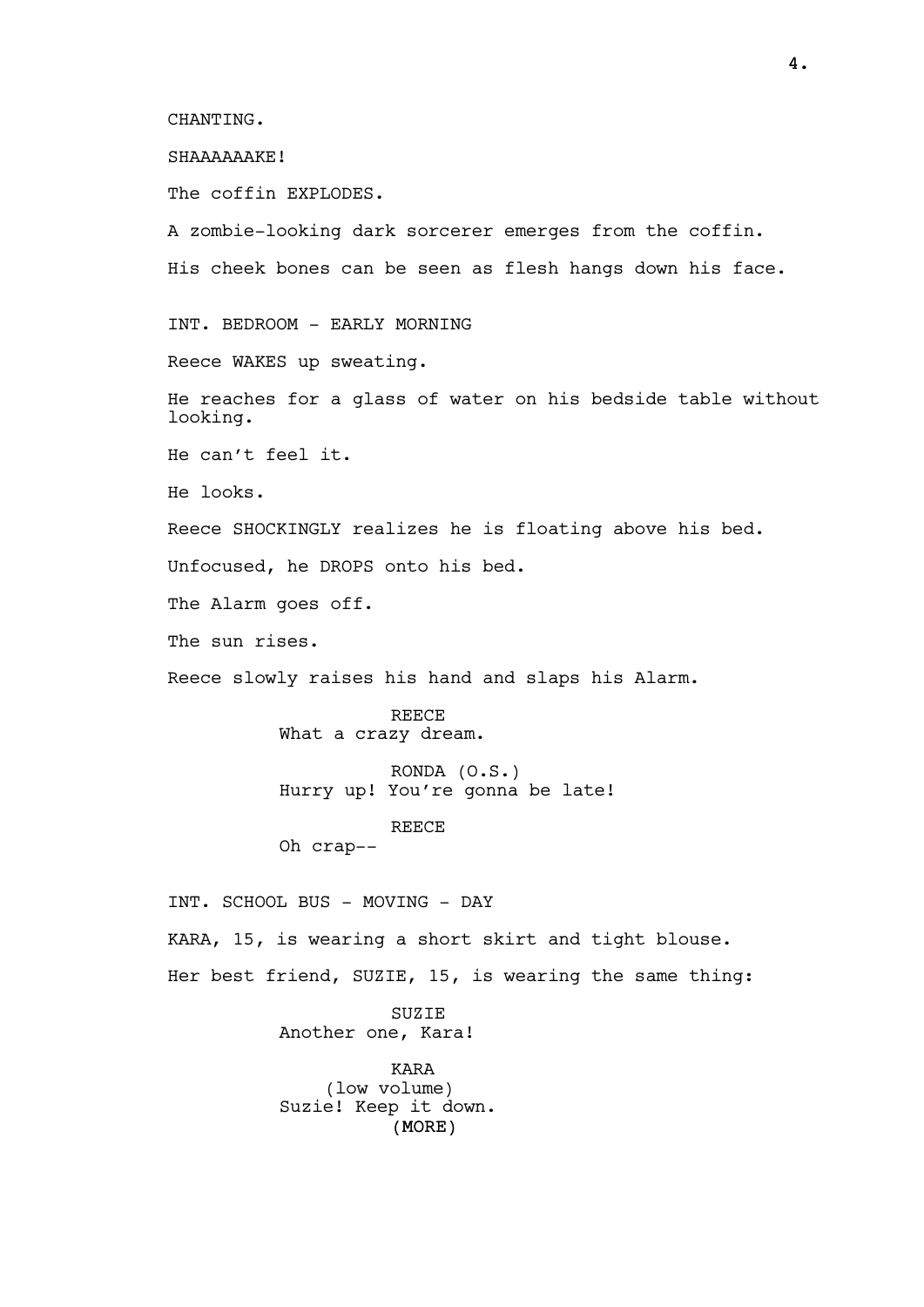KARA (CONT'D) I don't want people to know I'm talking about Casters. Reece is sitting across from Kara and Suzie - he's listening. SUZIE So you know?? KARA No. **SUZIE** So what's the big deal?! KARA Because if I am one, I don't want people knowing. BOY (O.S.) Hey Kara! SUZIE (cheekily) Your Boo wants you. Kara rolls her eyes. Kara turns around. PETE, 15, is the captain of the football team. PETE You look nice. Can't wait to hear you girls cheer for us tonight. KARA Our team hasn't won a game in three weeks, Pete. PETE That's because I hurt my shoulder in training. It's feeling better, now. Suzie rolls her eyes. PETE (CONT'D) And don't worry about no Casters. I'll take care of them for ya. INT. CLASSROOM - SAME MR. ANDERSON, 55, is the sociology teacher.

5.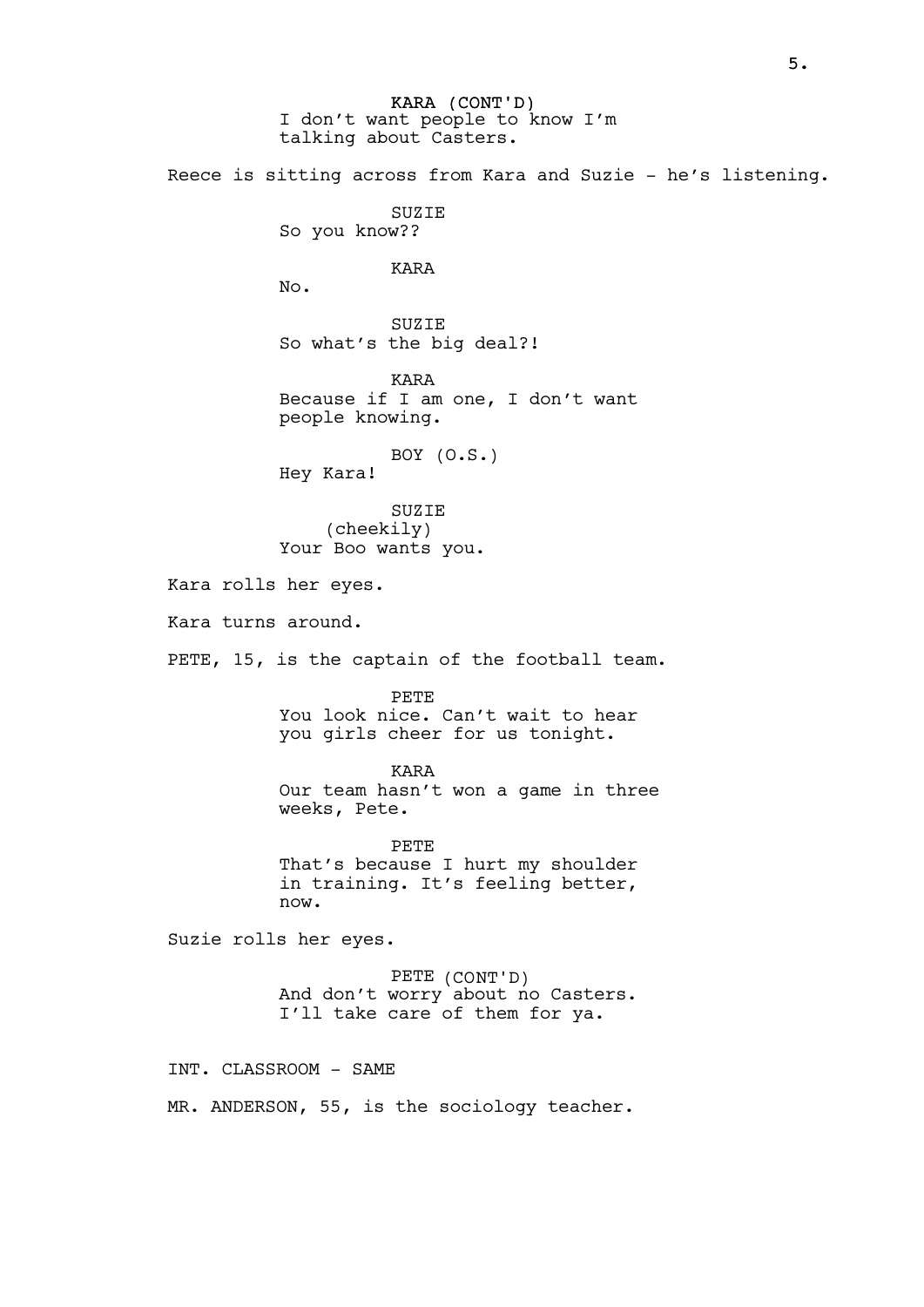ANDERSON So a big topic going around right now is Casters. Can anyone tell me why being one is illegal?

Student raises her hand.

ANDERSON (CONT'D) Go ahead, Jill.

JILL

Because during World War II, when Casters where discovered to exist, they almost single handily lost the war for America.

#### ANDERSON

Somewhat correct. However, they'd been around for centuries. Magic had been outlawed for millennia with ancestors of the bloodline hiding their abilities to stay alive. King Henry had over four hundred Casters executed. (beat)

Now, who can tell why they think the number of Casters popping up has increased in the last few weeks?

The room stays silent.

ANDERSON (CONT'D)

Well, in ancient Mayan texts, magic is described as energy that is all around us. It's what created our world. And that Casters where the people that could manipulate that energy. However, there are two variations to the bloodline. Those that delved into Pure Magic and those that delved into Dark Magic. The Dark Sorcerer is said to be a descendant of Satan, the first Dark Magic user, who has the ability to absorb other Casters' magic. (beat)

Some experts are saying the Dark Sorcerer has returned to continue absorbing the energy of the remaining Caster population...

Reece has a worried look on his face.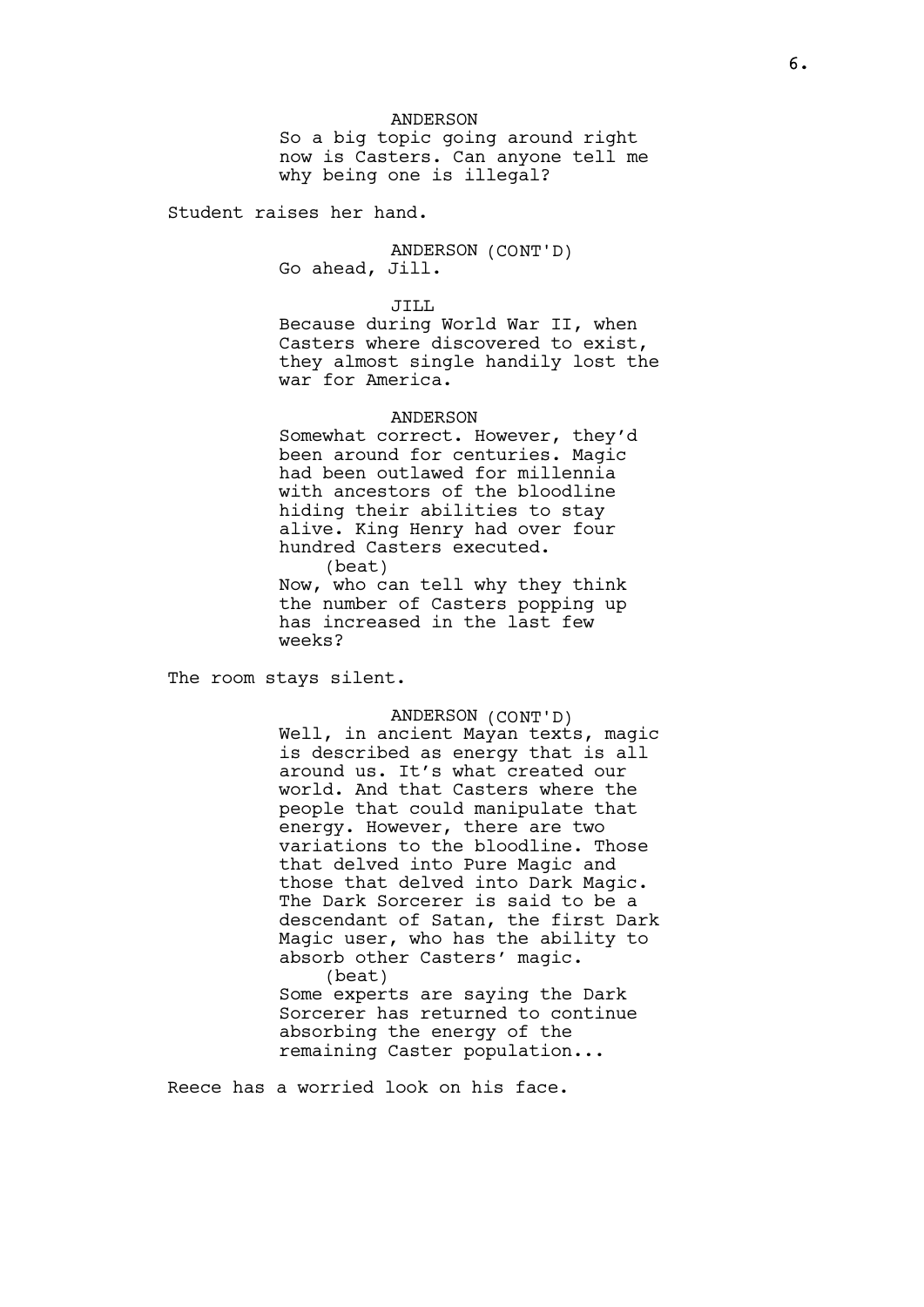The bell RINGS.

Students begin to pack up.

ANDERSON (CONT'D) Don't forget to read Pure Blood, Chapters five through to seven by Friday. Class dismissed.

Reece approached Mr. Anderson.

**REECE** Hey, Sir. I wanted to get some more information on Casters.

**ANDERSON** Shoot Mr. Spelling!

REECE How do you know if you're a Caster?

ANDERSON

(teasing) Ah! Why? You a Blaster Mr. Spelling??

Mr. Anderson chuckles.

Reece nervously joins in.

ANDERSON (CONT'D)

The Mayans believe that when a Caster reaches a certain age that their abilities begin to manifest. They also believed that any manipulation of magic at a cellular level could bring on the manifestation sooner. Such as magic energy being absorbed or moved.

REECE

Is that why you think the Dark Sorcerer is returning? Because the increase of Casters using their abilities by accident?

## ANDERSON

Could be the Dark Sorcerer is absorbing magic from our world causing a Caster's natural defence mechanism to activate. (beat) Anyway. I have detention duty, Reece. If you'll excuse me.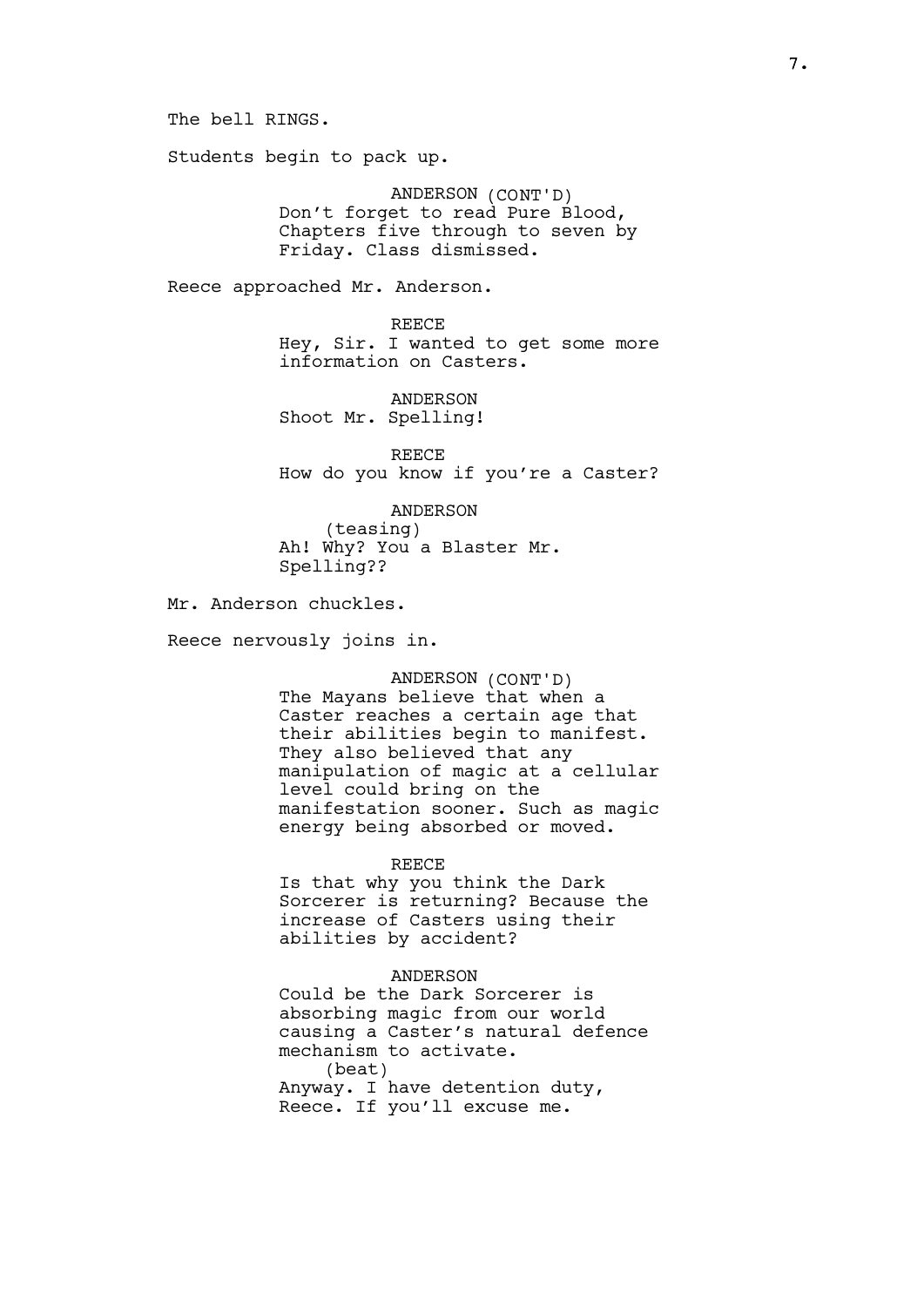**REECE** Thank, Mr. Anderson. INT. NEIGHBOURHOOD - AFTERNOON Reece is walking home. MALE VOICE (O.S.) Hey Missy Spelliot! REECE (to himself) Geez. Reece turns around. REECE (CONT'D) Hey, Pete. PETE Your folks own the local Cinema, right? I need to get in tonight with Kara. Think he can let us in? Just us two? REECE I don't know-- PETE Listen Reece. I'm sure you're a nice guy but I don't want to do anything to make your day bad. REECE I don't think he'll-- PETE I'll ask you one last time, Reece. Pete grabs Reece by collar and pulls him in. PETE (CONT'D) What do say...? REECE Ummm... uhhh... MAN'S VOICE (O.S.) Put him down. Pete releases Reece. Pete turns around.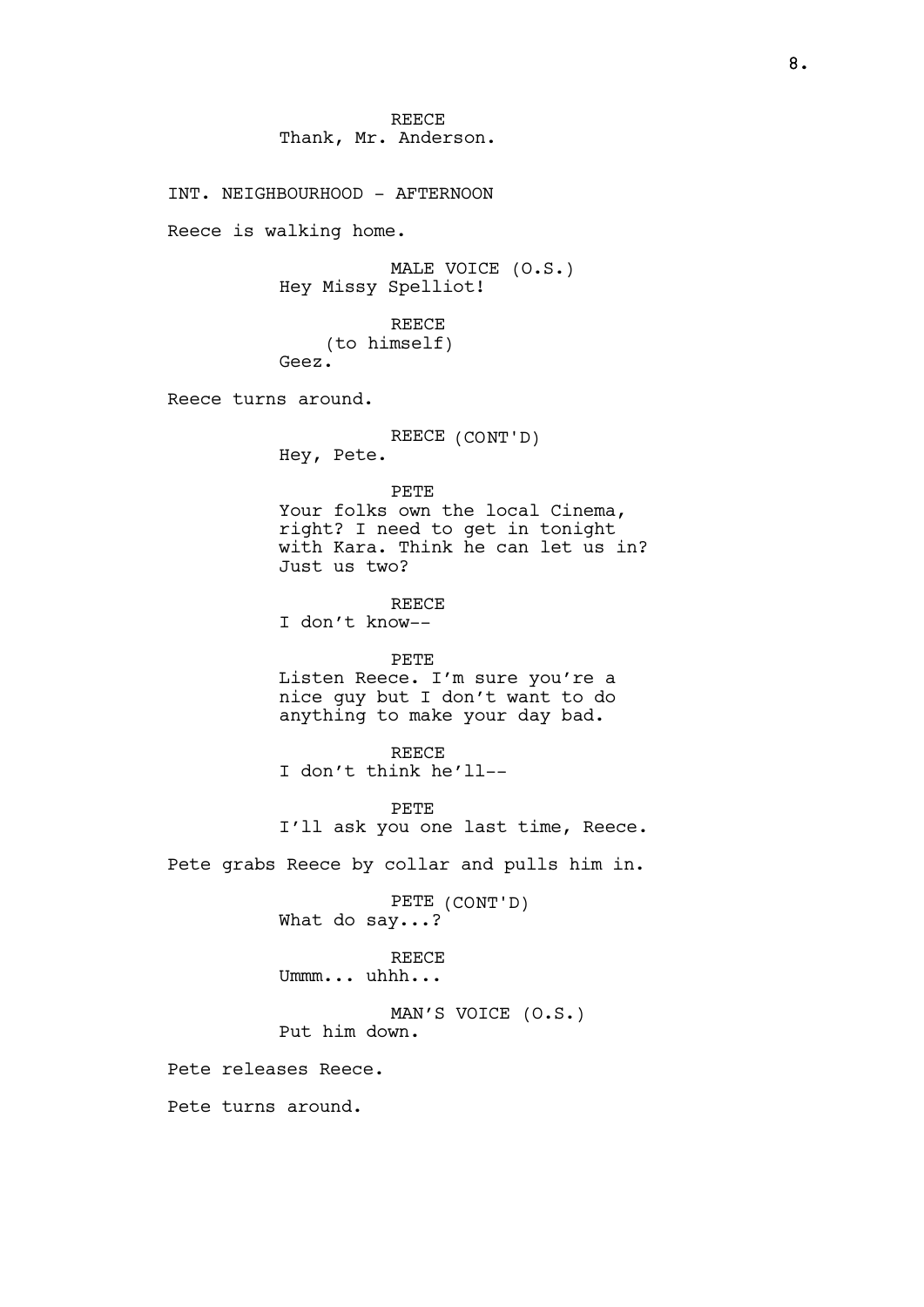MERLIN, looks like he's in his 40s, is wearing a leather jacket and jeans.

> PETE Beat it, man! This doesn't concern you!

### MERLIN

Quiet.

Pete tries speaking but can't open his mouth.

He tries opening it with his hands.

MERLIN (CONT'D) Strip down to your bottoms.

Pete takes off his clothes to reveal his love heart boxer shorts.

Reece chuckles.

MERLIN (CONT'D) Now run, off, home.

Pete races down the street.

REECE That was incredible! I can't believe he listened to you.

MERLIN I am Merl. You must be Reece. You look so much like him.

**REECE** 

Who??

MERLIN Your father, Richard. He's a Caster. So's your mother.

REECE

What?!!

MERLIN I need your help.

**REECE** I gotta go. We're not Casters and we don't want to be.

MERLIN You can't escape fate, Reece.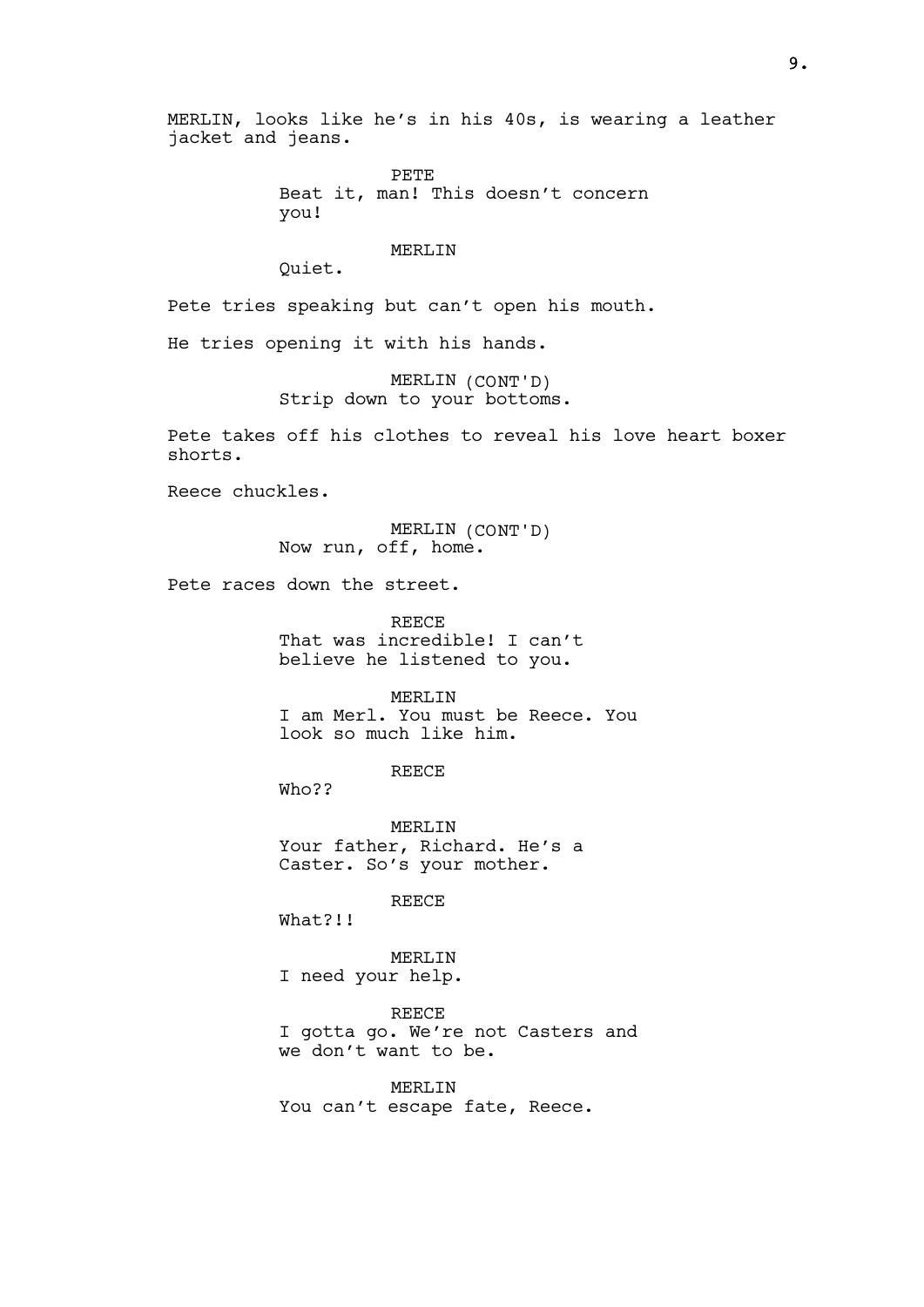**REECE** I'm sorry... Goodbye. Reece runs off. Merlin watches him. INT. LIVING ROOM - AFTERNOON Reece opens the door: REECE Dad! (beat) Mum! Nobody's in the room. SERIES OF SHOTS: A) Reece checks the Kitchen. B) He opens the door to the Bathroom and looks around. C) Peaks into the Laundry. INT. BEDROOM - SAME Reece can't find his parents. He walks over to the window. Looks out. He notices his mother lying on the grass in the backyard. REECE Mum! EXT. BACKYARD - SAME Reece races outside to his mother's lifeless body. He kneels and begins crying. REECE Mum! No! How?! SOBBING.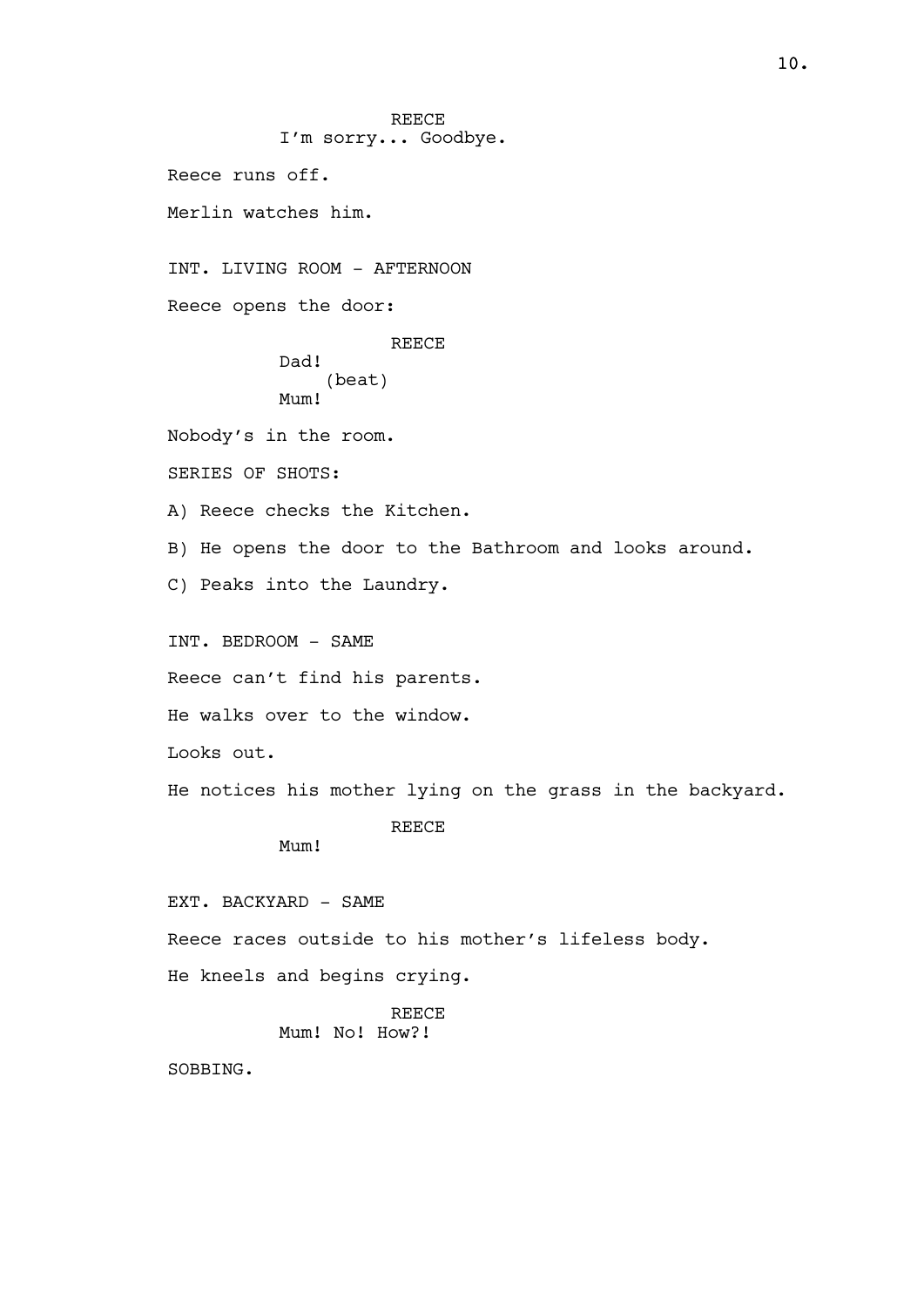## MERLIN (O.S.) I'm sorry, Reece.

Merlin enters and puts his hand on Reece's shoulder.

INT. CHAPEL - EVENING

The Dark Sorcerer begins reading from a tome.

The robed men CHANTING.

Richard is bound to table. STUGGLING.

SERIES OF SHOTS:

A) A tombstone at a cemetery as a hand erects from the grave.

B) The Dark Sorcerer conjurers up a black aura.

C) A park where kids are playing as the living dead begin to fill it.

D) The Dark Sorcerer's aura gets more powerful.

E) A man stops his car. Gets out and begins telling a Zombie off. The zombie attacks him.

F) The Dark Sorcerer opens his eyes. They glow red.

#### EXT. BACKYARD - NIGHT

Reece and Merlin are sitting down on outdoor chairs.

REECE Why would he take my dad?

MERLIN Because he doesn't know about you. You and your father are the last of the Pure Blood Casters.

REECE So what if the Dark Sorcerer absorbs all the magic left inside my father and I?

MERLIN There won't be anymore Casters left.

MOANING...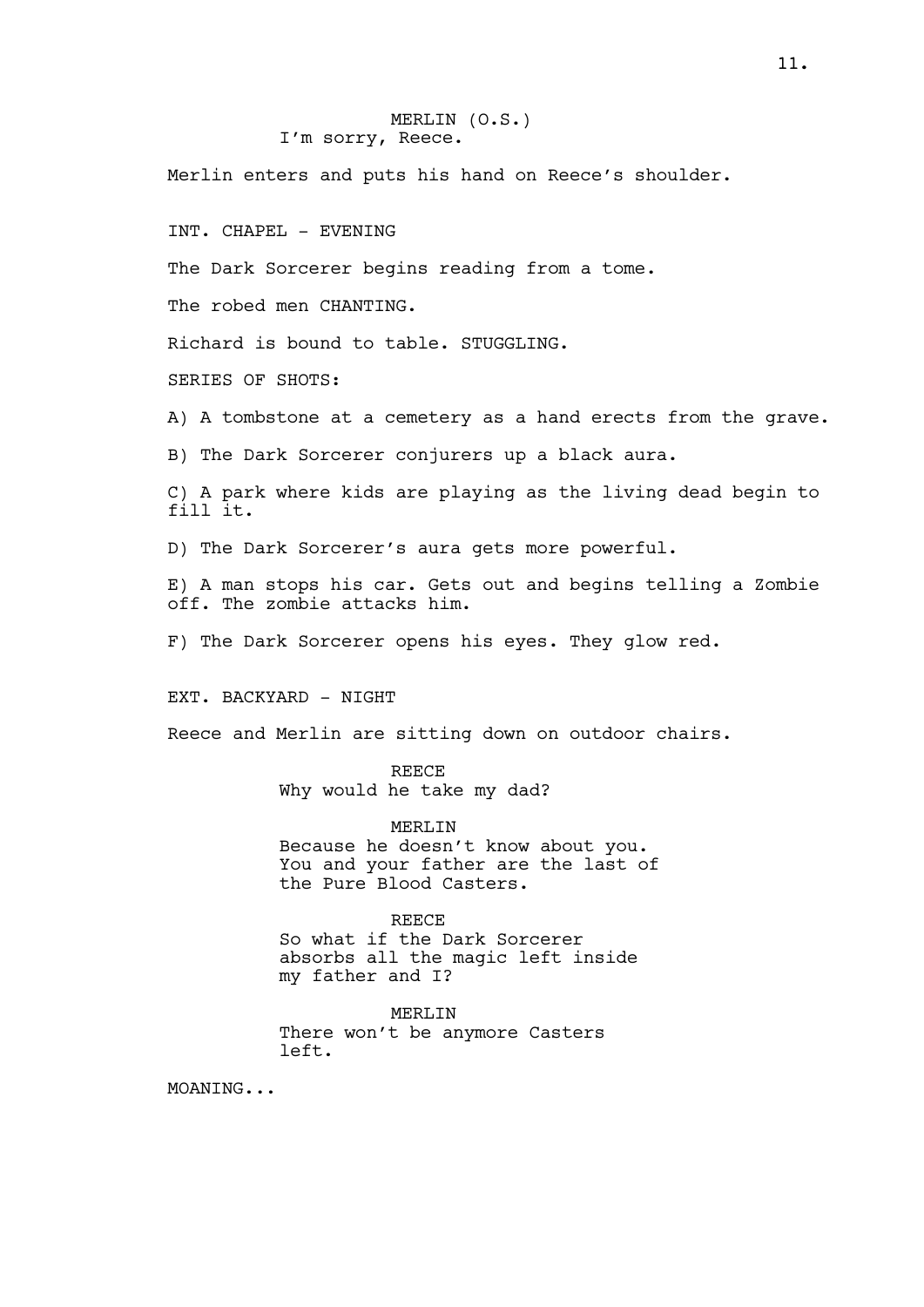**REECE** What was that??

Merlin looks at Reece.

They both stand.

MERLIN It's coming from over there.

A zombie enters.

REECE Woah! What's going on Merl?!

MERLIN It has began. Follow me.

Merlin runs toward the zombie.

Merlin says a spell.

The zombie ENGULFS into flames.

REECE

Coooool.

INT. CAR - SAME

Merlin ducks his head out the window.

MERLIN

Coming?

Reece ponders for a moment.

INT. DOWNTOWN - SAME

Zombies fill the streets attacking pedestrians.

INT. CAR - MOVING - SAME

REECE Where are we going?

MERLIN The Dark Followers are a group of priests that worked to resurrect the Dark Sorcerer. I've been trying to stop them for centuries.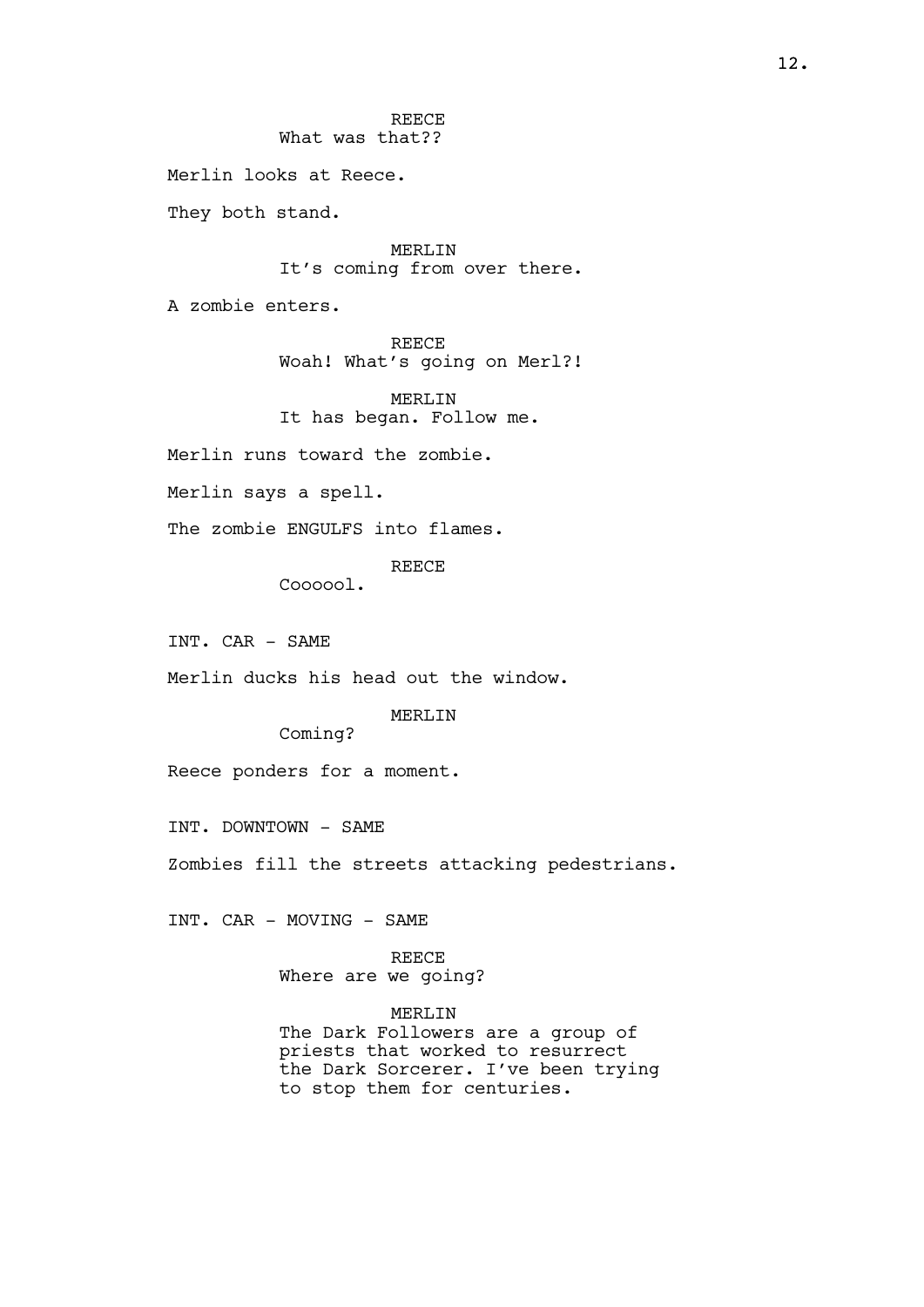**REECE** Geez, how old are you?

MERLIN The point is they have a Chapel on the outskirts of New York. I'm sure your father's there. But you need control your magic first.

REECE Control my magic?

INT. MERLIN'S BACHELOR PAD - NIGHT

Curtains.

MERLIN (O.S.) Open curtains.

Curtains open to reveal an amazing view of the top floor bachelor pad.

> REECE Woah! What work do you do?

> > MERLIN

Please. (beat) Okay. Let's get started. Now, you'll be able to feel the magic more than I can because you're Pure Blood. Both your mother and father are Casters. (beat) Close your eyes.

Reece closes his eyes.

MERLIN (O.S.) (CONT'D) Feel the energy flowing through your body...

INT. CHAPEL - NIGHT (VISION)

The Dark Sorcerer is standing over Richard:

**RTCH** You so won't get away with this. The Casters Guild has been protecting this land from you for centuries!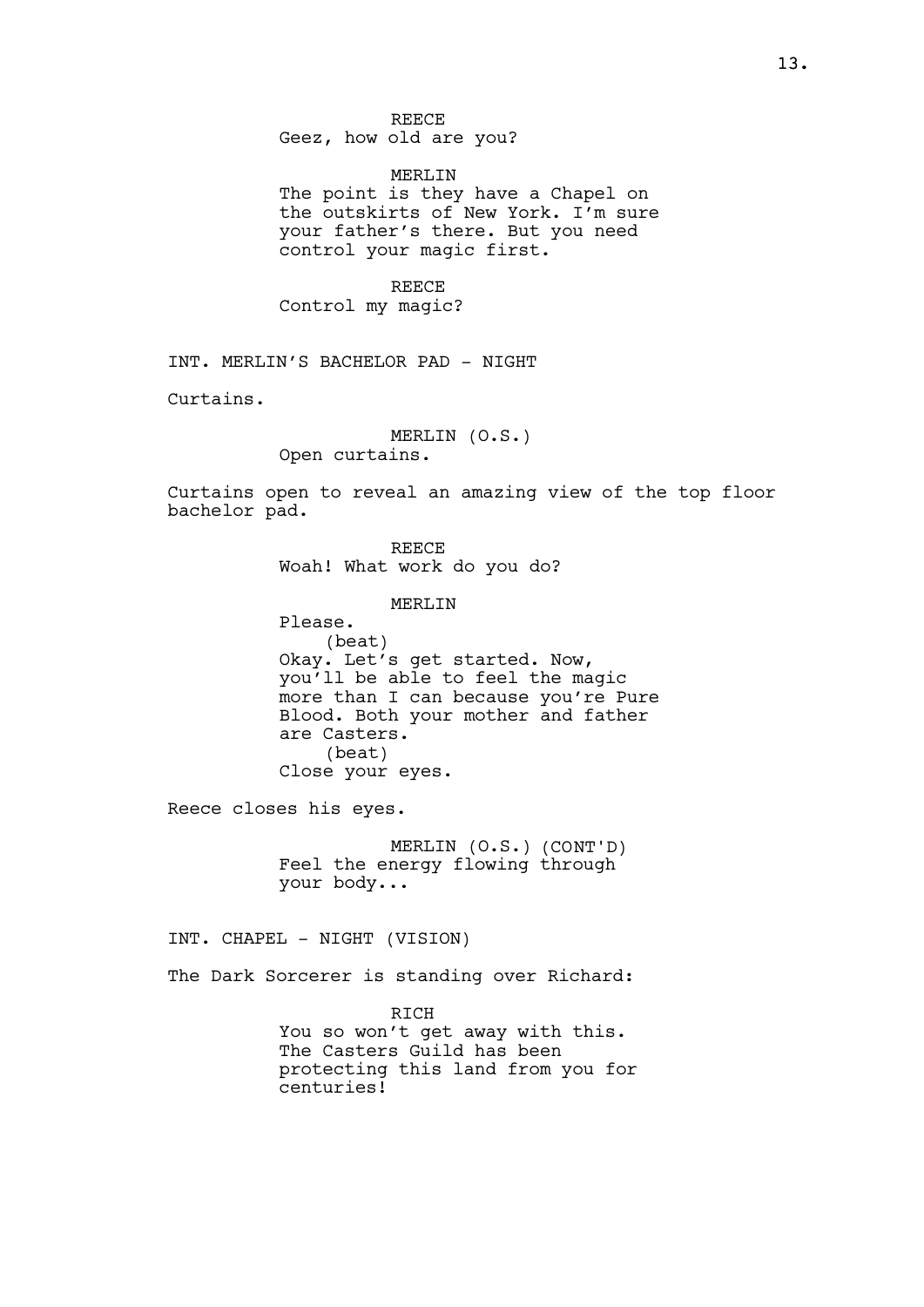DARK The Caster Guild won't do shit. I've already eliminated all but one Pure Blood Caster. RICH You're lying. DARK Only you remain. **RTCH** You can't take down Merlin-- DARK That fool isn't even a Pure Blood. So he trained with the Devine One. That doesn't mean anything. Dark pulls some of his skin off his face, rolls it up and flicks it away. RICH He's been stopping the Dark Followers since the beginning. DARK He's a messenger! I am Dark Blood. Descendant of Satan. (beat) Goodbye Richard. Dark grabs Richard's arm and begins SUCKING the life out of him. INT. MERLIN'S BACHELOR PAD - NIGHT REECE NOOOOO!!! A magic energy ball EXPLODES from Reece's body.

Merlin is sent flying across the room.

REECE (CONT'D)

Oh shit!

Reece runs over to Merlin.

MERIJN (laughing) I knew you had it in you.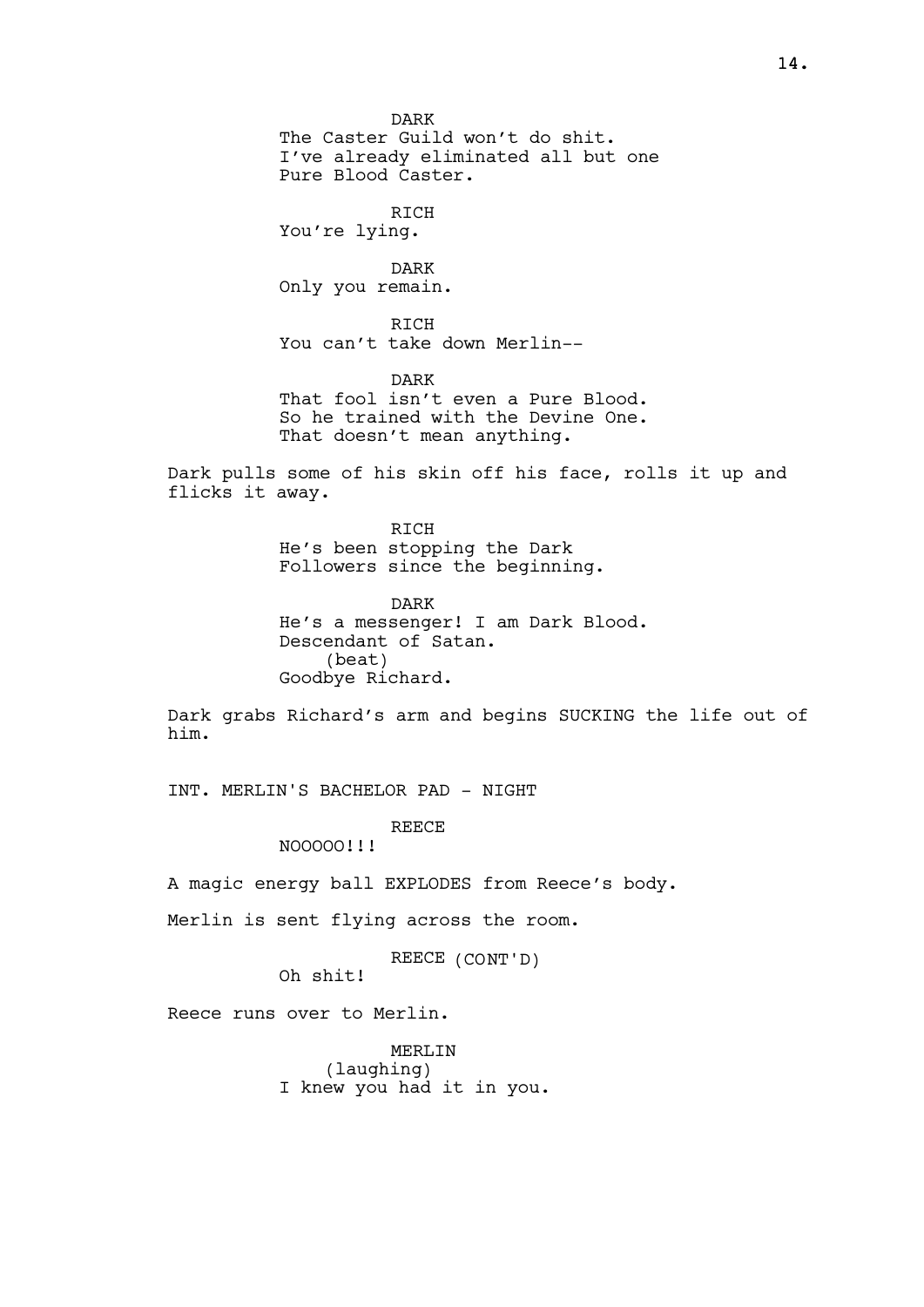INT. CHAPEL - NIGHT

Richard is SCREAMING in pain.

The robed people are CHANTING.

BANG!

The chapel door flies off it's hinges.

DARK

Merlin!

The robed people attack Merlin.

Merlin uses a spell to freeze their feet to the ground.

MERLIN I'll hold off Dark while you save your father.

Reece nods.

Merlin engulfs more robed people in flames.

Runs toward Dark.

DARK The Devine Messenger. I have been waiting for you.

MERLIN I won't let you kill our people, Dark.

DARK

Fuck you!

Dark casts a spell that blasts Merlin into the Chapel wall. Reece approaches his father, Richard.

> RICH Reece, what the hell are you doing here?

REECE Merlin told me everything. I need to get you out of here.

Reece tries to use magic to destroy Richards bonds.

It fizzles and dies.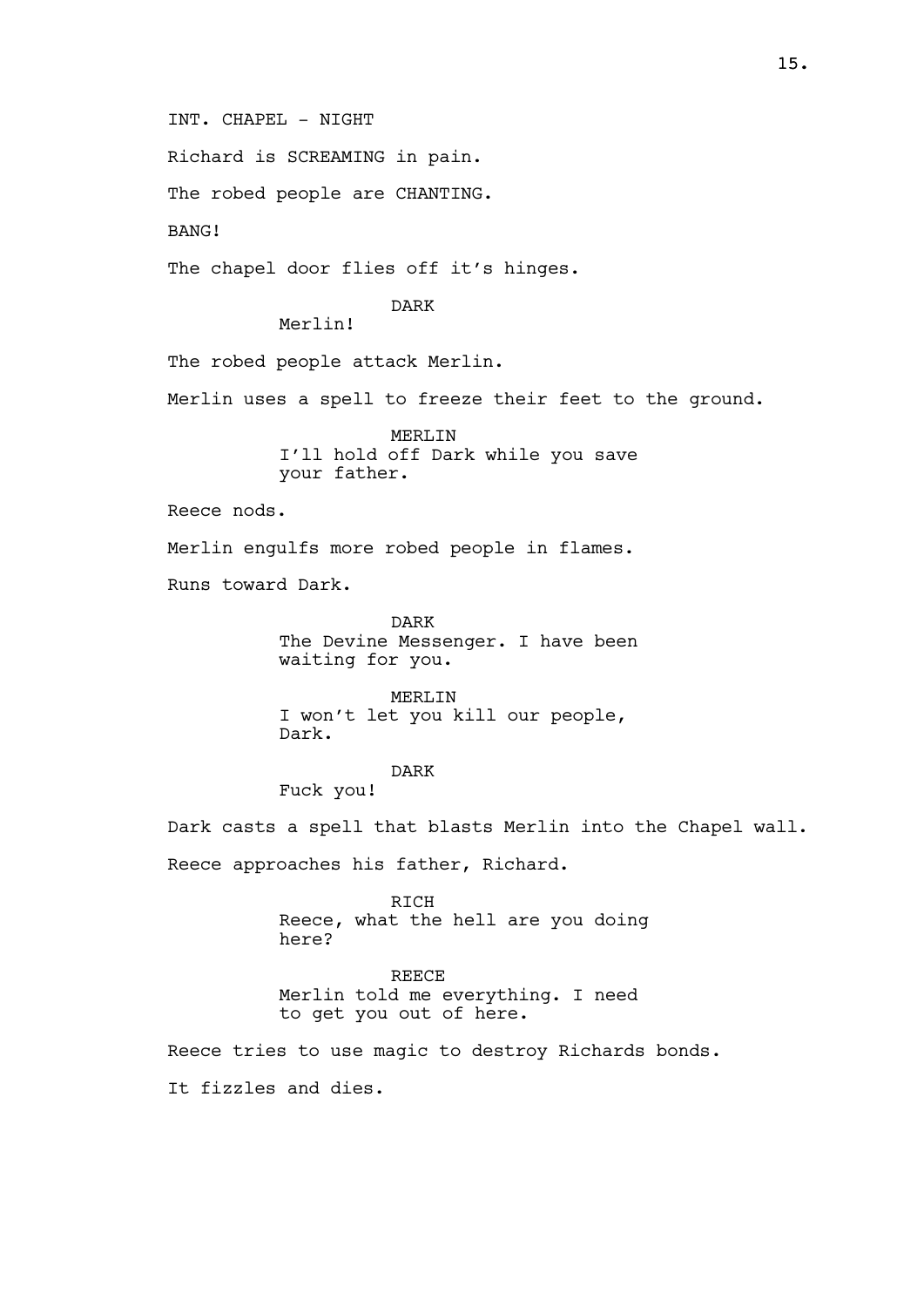REECE (CONT'D) Come one, come one!

RICH Take a deep breath. Imagine the bonds destroyed.

Merlin SCREAMS.

Reece turns around.

Merlin is on the floor.

Dark looks at Reece.

DARK What do we have here? Another Caster? So weak.

MERLIN Hurry up and get out of here!

Dark attempts to cast a spell on Reece.

Merlin grabs his leg.

MERLIN (CONT'D) Remember! You're a Pure Blood!

Dark conjures up an energy spear.

Stabs Merlin.

**REECE** 

Merlin! RICH

Son, look at me. We need to go, now.

Reece takes a deep breath.

Magic begins to stream from his hands and encompass Richard's bonds.

They EXPLODE.

RICH (CONT'D)

Yes!

Richard laughs as Reece helps him up.

RICH (CONT'D) Hold onto me, son.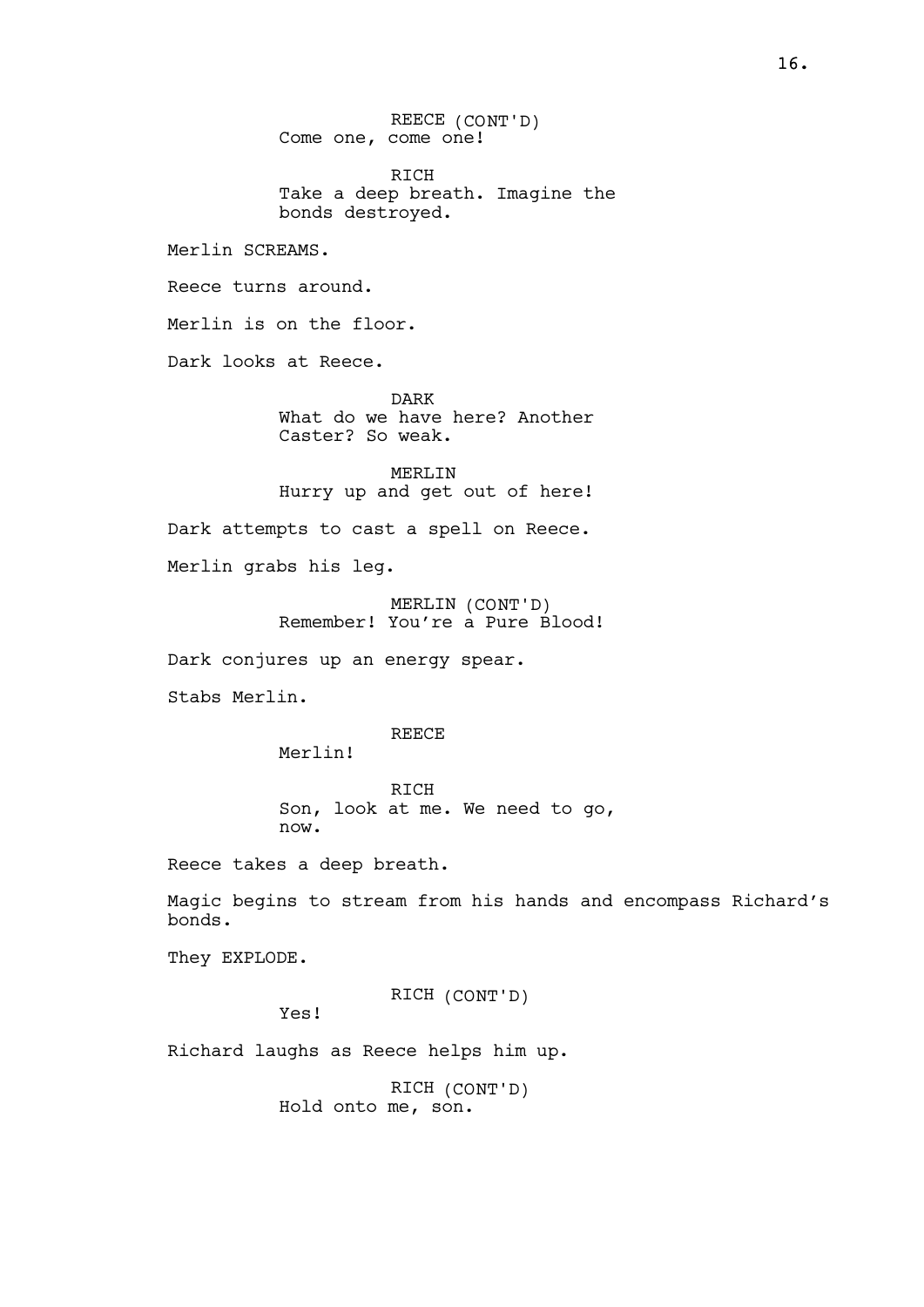Dark throws the Energy Spear at Rich and Reece.

```
RICH (CONT'D)
    (to Dark)
Psyche!
```
Rich and Reece disappear as the Spear passes through.

INT. LIVING ROOM - EARLY MORNING

An open portal.

Rich and Reece appear.

The portal closes.

EARTHOUAKE!

Rich drops to his knee.

The TV is on in the background.

REECE Dad? What's going on?

RICH

I don't know. (beat) Dark is powerful, son. I'm sorry your mother and I kept your bloodline a secret. We were protecting you.

REECE She's gone, Dad. I won't let Dark get away with this.

ON TV:

REPORTER

Breaking news. Reports have confirmed that a giant canyon has been produced in the middle of Central Park. (beat) Let's join Isabelle live from Central Park for more details.

CENTRAL PARK: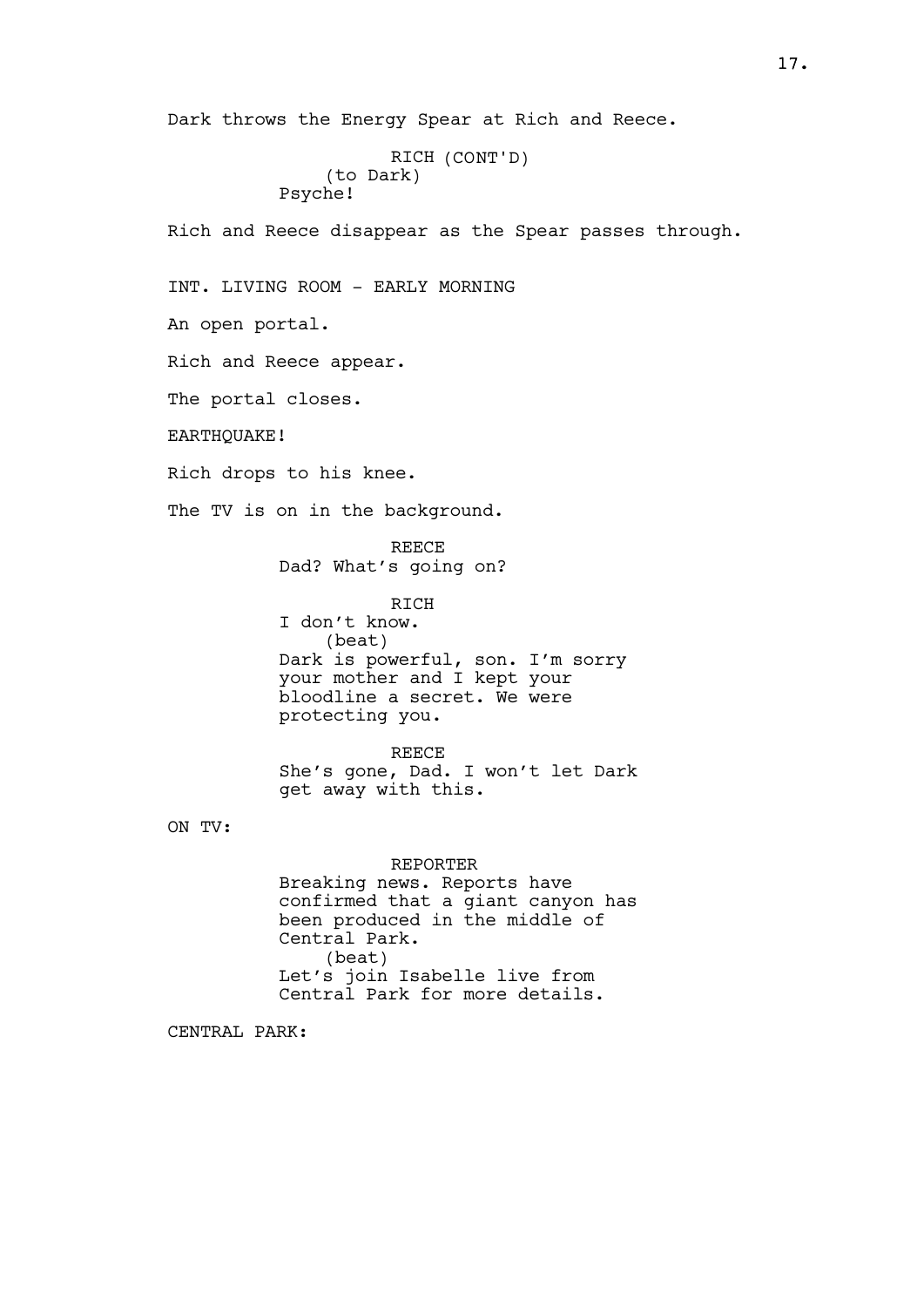Thanks, Tony. As you can see, just meters behind me - a giant canyon has appeared. There seems to be creatures emerging from it. Casters have come out of hiding to help--

A demon flies out of the hole (canyon) and BITES Isabelle's head off.

BACK TO SCENE.

RICH

Shit! (beat) Son, listen to me. I need to head down to Central Park and help. (beat) There's an ancient Tome hidden in the Chapel that was used to resurrect Dark. You need to find it and reverse the resurrection.

Rich races to the coat rack near the door and puts on his coat.

> REECE How do I know what it looks like??

RICH You'll feel it.

Rich SLAMS the door.

INT. CHAPEL - DAY

DARK I want you all to get ready. We're embarking soon.

The Followers leave.

Dark sits at his table.

Reece sneaks in from the shadows.

Dark opens a large book.

REECE

The tome...

Dark conjures up a hologram-like projection of the back of a man's head.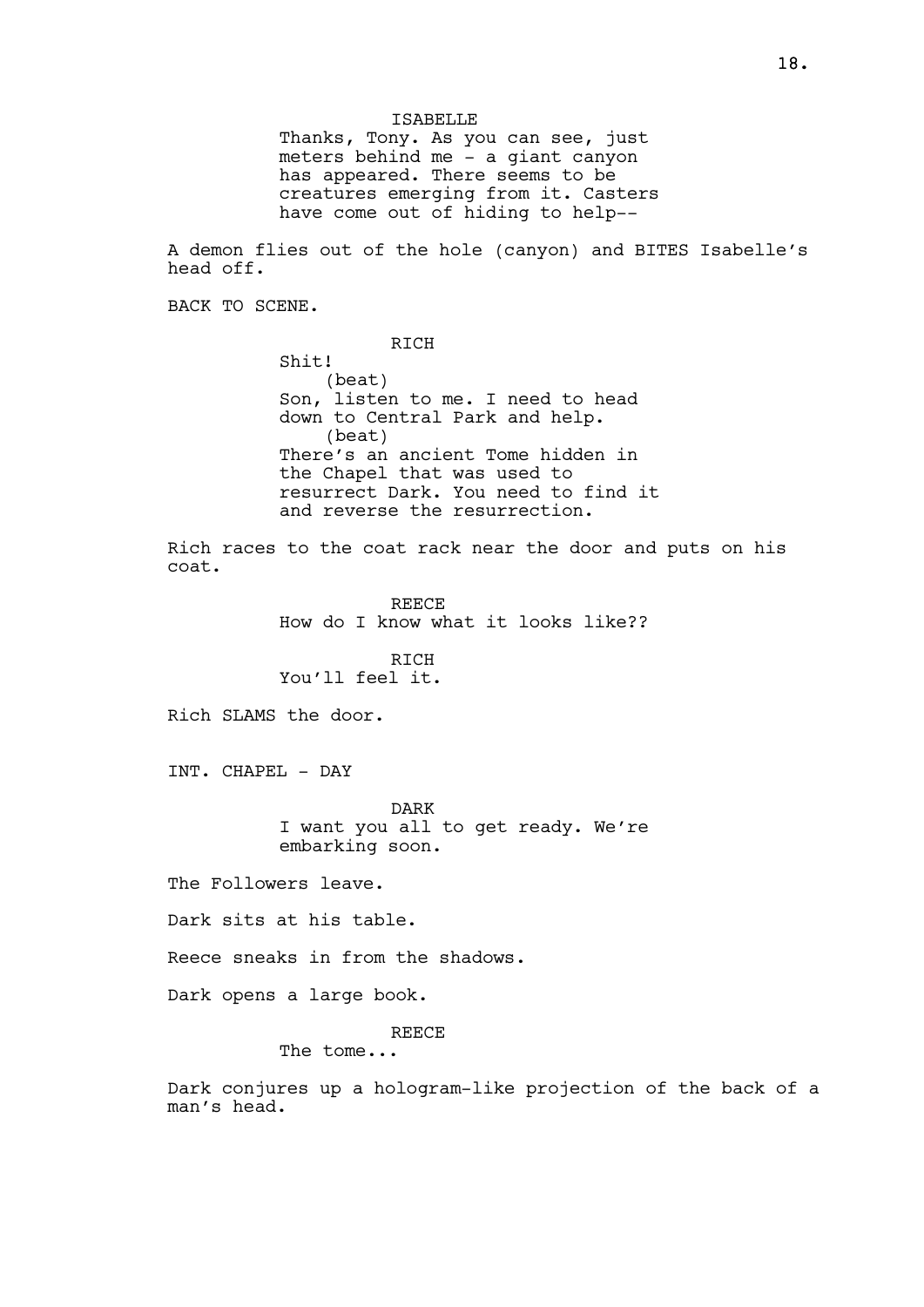DARK Two more to go, my lord. My Followers are tracking them down as we speak.

## MAN'S VOICE

Hurry up.

The projection vanishes.

Reece takes cover behind a bookcase.

Dark turns the pages of the tome.

INT. CENTRAL PARK - AFTERNOON

A female Caster is blasting Demon after Demon.

She slowly starts to get overwhelmed.

The woman SCREAMS.

BLAST!

The demons EXPLODE.

Richard is smiling proud.

The woman nods to him.

INT. CHAPEL - SAME

Dark is sitting down reading the tome. He stands and walks over to make a drink. Reece, spotting an opening, goes for the tome. An energy blast HITS the table.

Reece holds onto the tome and pulls away.

DARK Pure Blood! Welcome to my home.

REECE It's over Dark.

DARK You think the tome will stop me?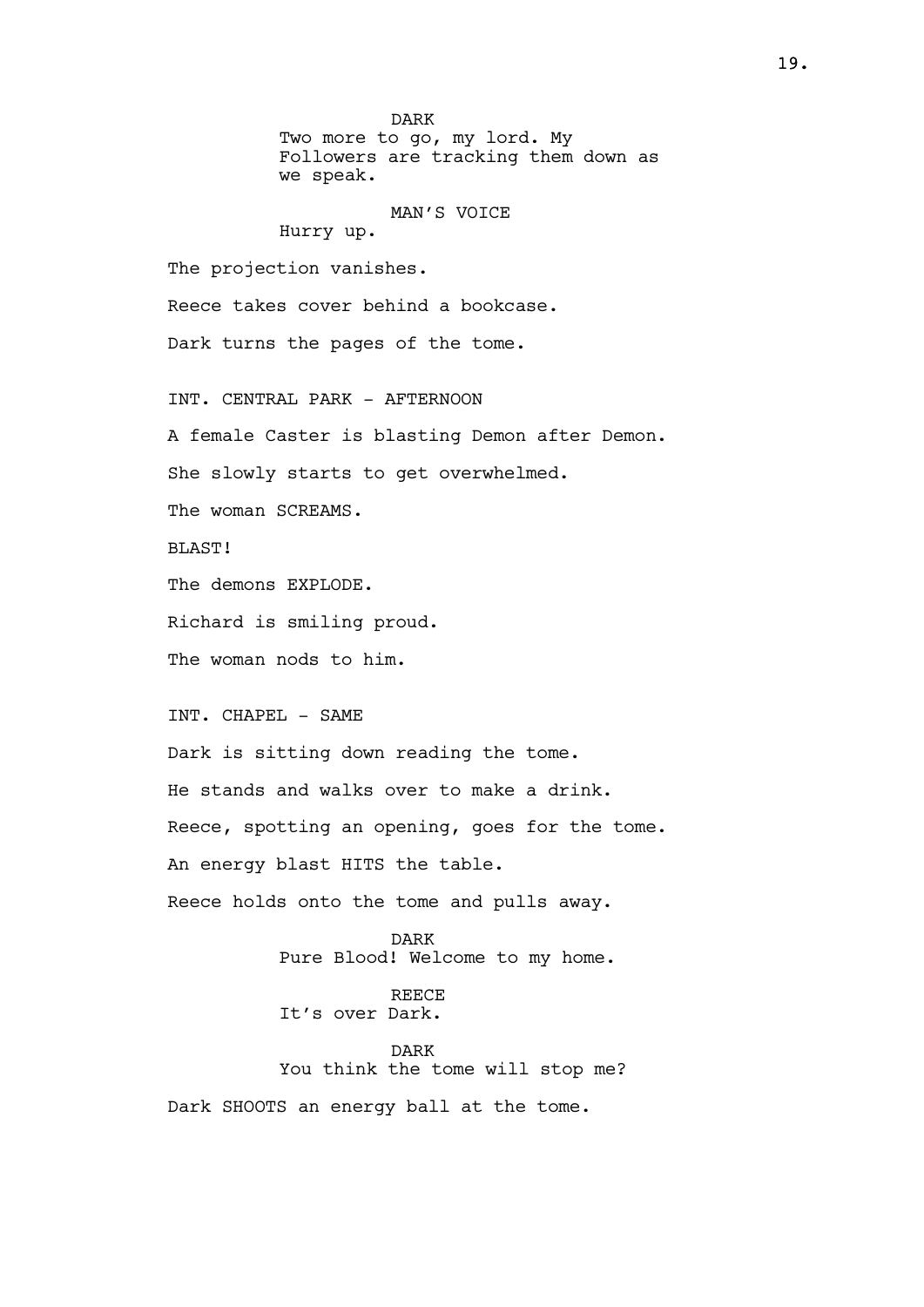# Reece SCREAMS in fear.

#### EXT. CENTRAL PARK - SAME

A man and his daughter are being attacked by a demon.

**RTCH** 

Hey!

The demon stops attacking them and faces Rich.

An energy BLAST skims Rich's side.

INT. CHAPEL - SAME

The tome is destroyed on the ground.

Reece is trying to pick up the pieces.

DARK

It's over, boy. After you, I'll kill your father.

REECE Why are you doing this?! We're all Casters! Why do you have to kill?! Those people had lives and families!

DARK Those people are insignificant and are clogging up space!

Reece helplessly SCREAMS.

He FIRES a blast toward Dark.

Dark turns see-through.

The BLAST moves through him.

Dark raises his arm and grips the air. Choking Reece from a distance.

> DARK (CONT'D) The Pure Bloods are the most insignificant of all.

Dark squeezes harder.

Reece is gasping for air.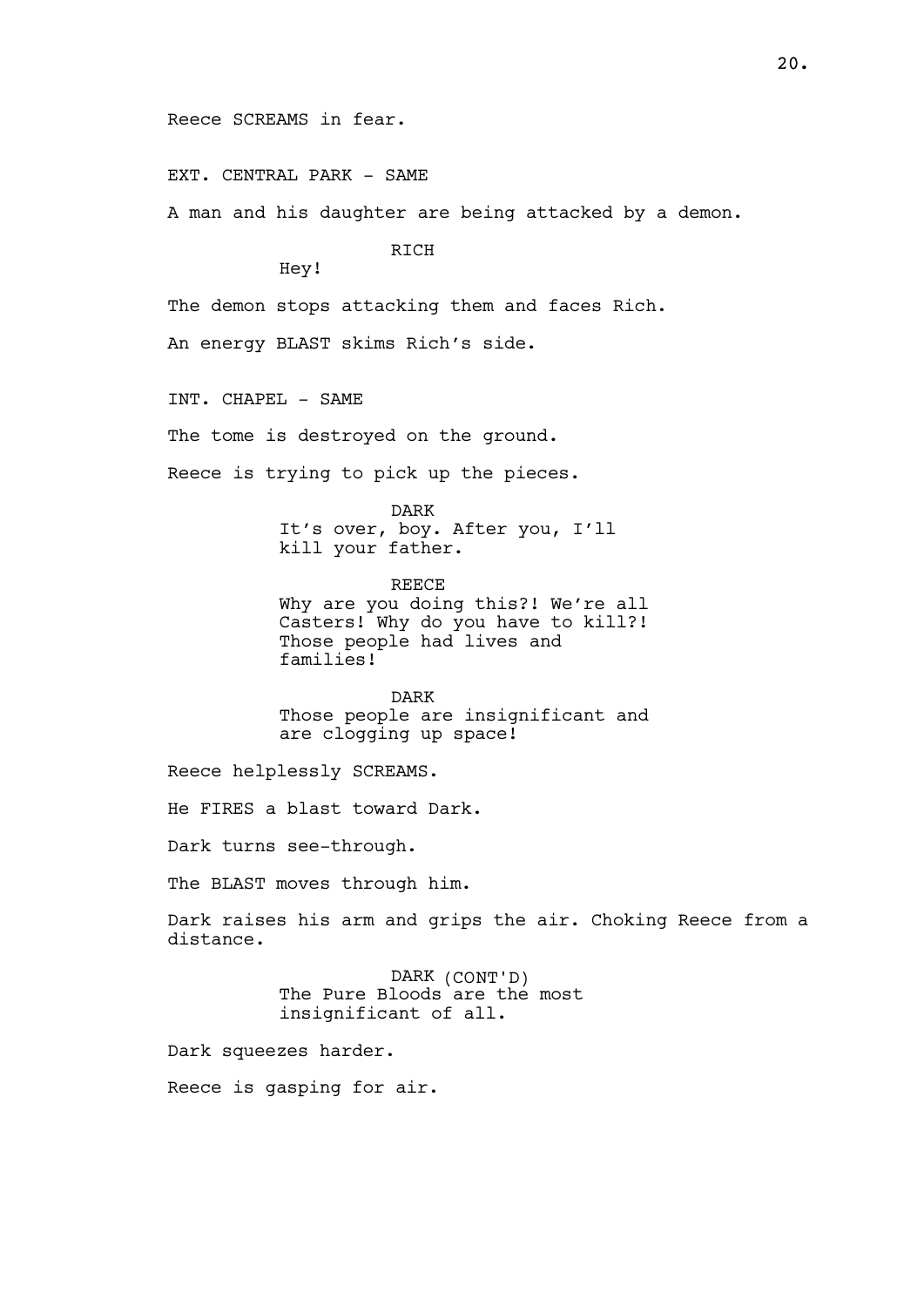Dark begins to ABSORB Reece's energy.

Reece SCREAMS in pain.

Dark begins laughing.

Reece begins to focus.

**REECE** That magic belongs to everyone else!

Reece YELLS.

A massive ball of BLINDING light illuminates the whole city.

SERIES OF SHOTS:

A) Rich is FIRING at 2 demons at Central Park. The light washes over the demons and they EXPLODE.

B) Demons are about to kill a woman and her child. The light washes over the demons and they EXPLODE.

C) The light shines over Central Park and all the remaining demons EXPLODE.

Dark is SCREAMING in pain.

DARK You little piece of sh--!

Dark EXPLODES.

Magic energy flows out of his body.

SERIES OF SHOTS:

A) The magic energy returns to the dead Casters in Central Park.

B) The magic energy returns to the incarcerated Casters.

C) Magic returns to Ronda's dead body. A little movement.

Reece drops to the floor.

He's breathing heavily.

MERLIN (O.S.) I told you. You're a Pure Blood.

Reece stands, excitedly.